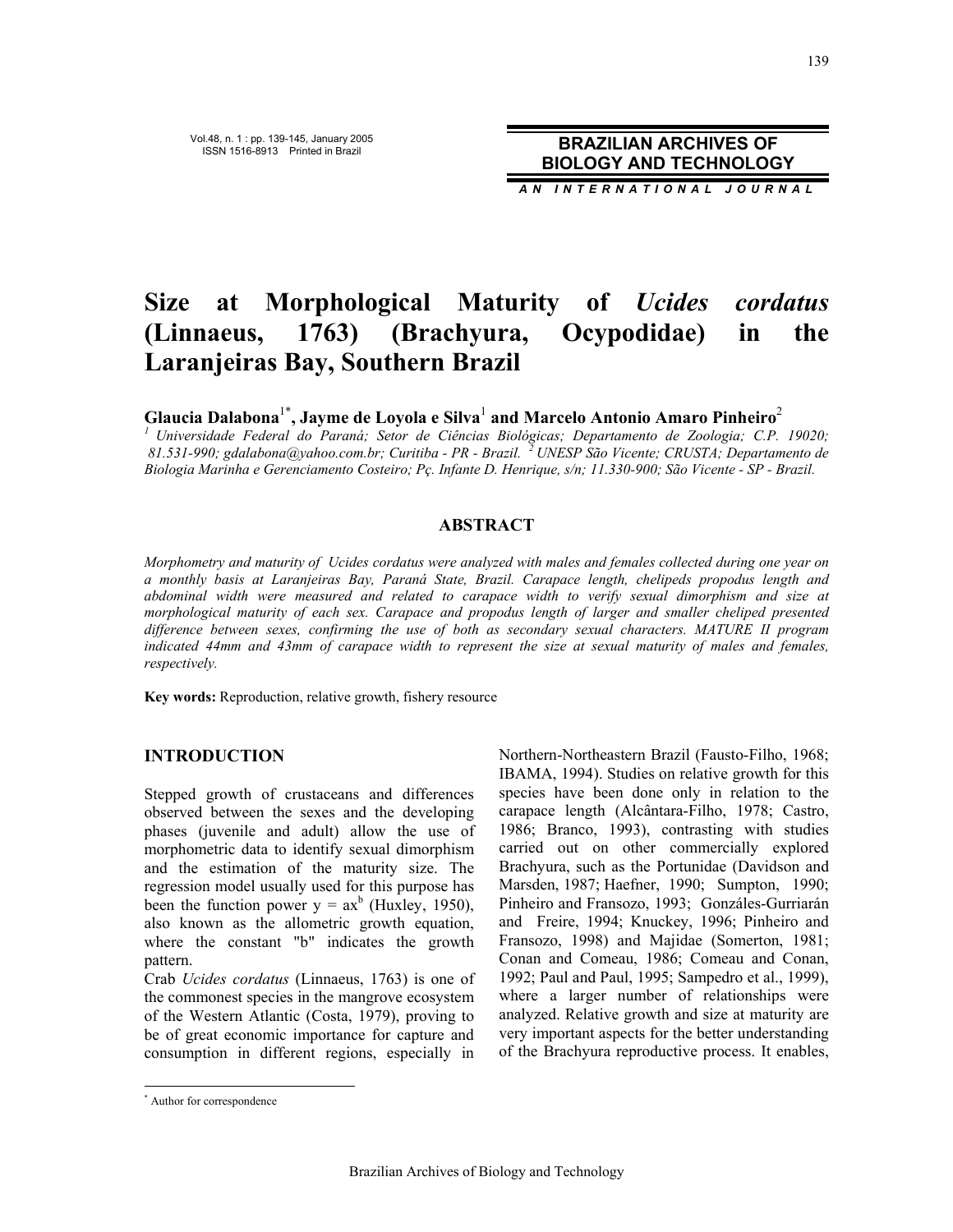through estimate the minimum size for capture, the maintenance of viable population stocks for sale or for the species conservation. The purpose of this work was to establish sizes of morphologic maturity for male and female *U. cordatus* by analyzing the relative growth rate of the biometric relationships of the carapace, cheliped and the females' abdomen during ontogeny, as well as verifying indications of sexual dimorphism for this species.

# **MATERIALS AND METHODS**

Monthly collections were carried out from September 1999 to August 2000 at Pavoçá and Peças islands situated at Laranjeiras Bay (25º28' S and 48º16' W), State of Paraná, Brazil. Specimens were manually taken out of their galleries, placed in plastic bags and kept frozen until analyses time. An additional sample of 68 specimens (26 females and 42 males) was also collected in December 2000 to augment the number of the individuals analyzed. After being defrosted at room temperature, each specimen was measured with vernier calipers (0.05mm) for records of carapace width (CW), carapace length (CL) and larger cheliped's propodus length  $(PL_{1g})$  and smaller (PLѕm). Females also had their fifth abdominal somite width measured (AW), which was not performed on males because of the irrelevance of this relationship for this sex (Pinheiro and Fransozo, 1993).

In order to analyze relative growth and maturity, procedures used by Pinheiro and Fransozo (1993 and 1998) were respectively adopted. The empirical points of the relationships CL x CW,  $PL_{lg}$  x CW and  $PL_{sm}$  x CW and AW x CW were submitted to the regression analysis, with

adjustment by the minimum squares method. To verify whether these relationships must be adjusted by more than one regression line, the MATURE program (Somerton, 1980; Somerton and Macintosh, 1983), which employs the Snedecor "F" test for this purpose, was used. The validation of two equations for one relationship indicates a difference in the growth rate during juvenile and adult phases, being the intercept between them correspondent to the size in puberty (or morphologic maturity size). Test "t" was applied to verify whether the declivity of regressions (constant "b") presented a significant difference of 1, indicating the type of growth: isometric  $(b=1)$ , positive allometric  $(b>1)$  or negative allometric  $(b<1)$ . In all cases a statistic significance of 5% was adopted.

# **RESULTS**

A total of 555 specimens (232 females and 323 males) were used for the analyses for which the minimum, maximum, mean and standard deviation values of the biometric variables presented in Table 1. In Table 2 are the equations obtained for the biometric relationships for each sex and/or developing phase, according to the adjustment tests of the function power and validation of the allometry level. The relationships CL  $x$  CW,  $PL_{1\sigma} x$  $CW$  and  $PL_{sm}$  x  $CW$  best exemplified the species sexual dimorphism.

For females, the CL growth was isometric in relation to the  $CW$  (b=0.99), causing a proportional growth between these variables, while for males it was negative allometric (b=0.93), showing a smaller growth rate for CL (Fig. 1).

**Table 1 -** *Ucides cordatus* (Linnaeus, 1763). Summary statistics of the measured biometric variables for males and females (N = number of animals; Min. = minimum value; Max. = maximum value;  $\bar{x}$  = mean; SD = standard deviation; CW = carapace width; CL = carapace length;  $PL_{1g}$  = larger cheliped propodus length;  $PL_{sm}$  = smaller cheliped propodus length; AW = abdomen width). All the variables are represented in millimeters.

| <b>Biometric variables</b> | <b>Males</b>             |                          |                          |               | <b>Females</b> |      |      |                            |
|----------------------------|--------------------------|--------------------------|--------------------------|---------------|----------------|------|------|----------------------------|
|                            | N                        | Min.                     | Max.                     | $x + SD$      | N              | Min. | Max. | $\mathbf{x} + \mathbf{SD}$ |
| CW                         | 323                      | 35.5                     | 83.5                     | $59.9 + 10.8$ | 232            | 30.6 | 73.3 | $50,7 + 7,4$               |
| CL                         | 323                      | 27.8                     | 63,1                     | $46.1 + 7.8$  | 232            | 29,0 | 58.5 | $42,5 + 5,1$               |
| $PL_{1g}$                  | 323                      | 26,2                     | 89.9                     | $57.5 + 15.4$ | 232            | 18.3 | 55,3 | $37,6 \pm 6,7$             |
| $PL_{sm}$                  | 323                      | 18.7                     | 58.4                     | $37,0+9,1$    | 232            | 16.2 | 40.6 | $27.6 \pm 4.3$             |
| AW                         | $\overline{\phantom{a}}$ | $\overline{\phantom{0}}$ | $\overline{\phantom{a}}$ |               | 126            | 15.5 | 42.8 | $29.9 \pm 5.5$             |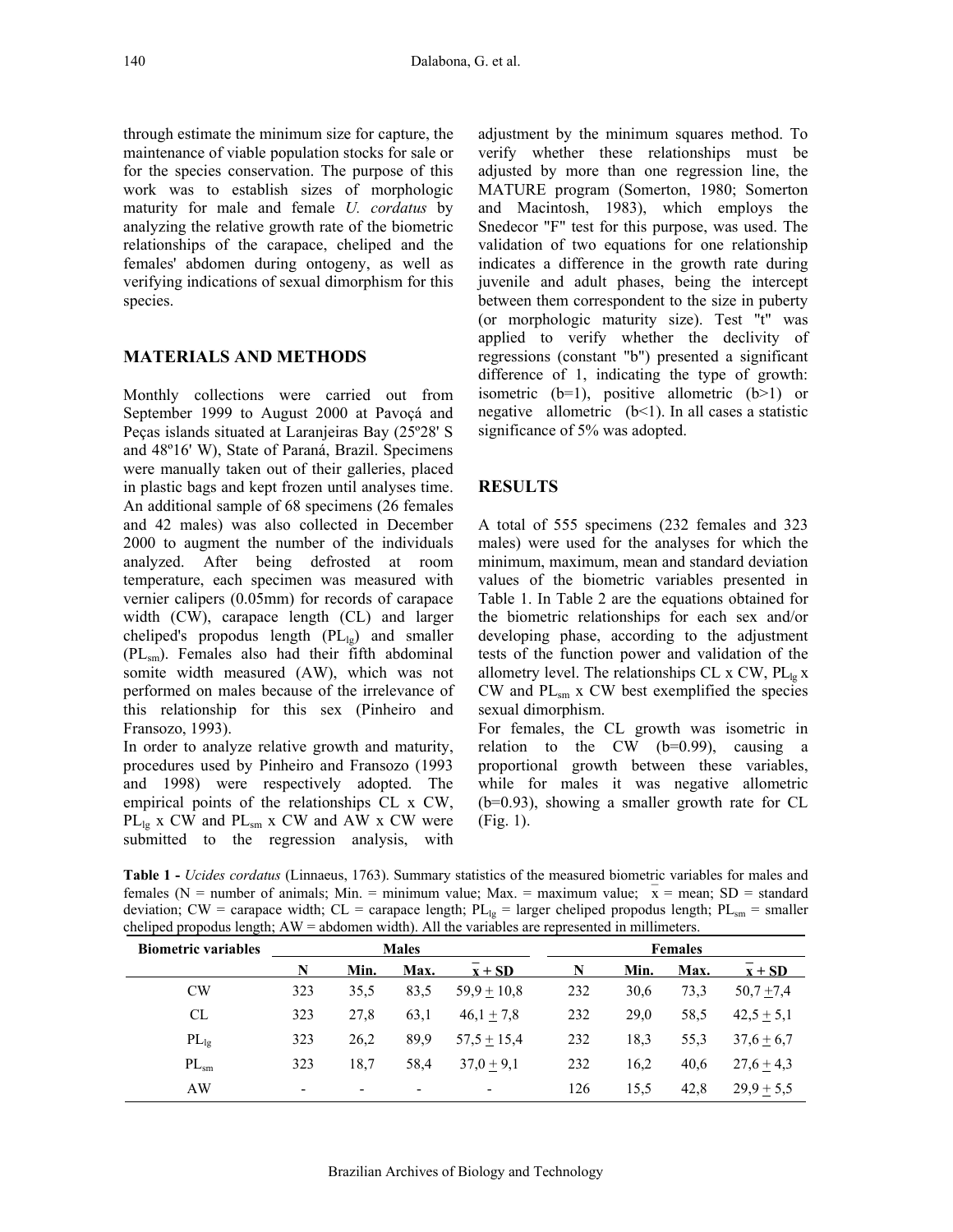**Table 2 -** *Ucides cordatus* (Linnaeus, 1763). Regression analyses for the biometric relationships (CW = carapace width; CL = carapace length;  $PL_{lg}$  = larger cheliped propodus length;  $PL_{sm}$  = smaller cheliped propodus length; AW = abdomen width), obtained for each sex/category (JM = juvenile males; AM = adult males; TM = total of males; JF  $=$  juvenile females; AF  $=$  adult females; TF  $=$  total of females) and their allometry level (0  $=$  isometry;  $+$   $=$  positive allometry;  $-$  = negative allometry).

| J /<br><b>Biometric</b> | Sex/      | N   | J /<br><b>Power function</b>          | <b>Linearized equation</b>      | $r^2$  | t test    | <b>Allometry</b> |
|-------------------------|-----------|-----|---------------------------------------|---------------------------------|--------|-----------|------------------|
| relationship            | Category  |     | $(y=ax^b)$                            | $(lny=lna+blnx)$                | $(\%)$ |           | level            |
| CL x CW                 | <b>TM</b> | 323 | $CL = 1,0181 CW^{0,93}$               | $LnCL = 0.02 + 0.93 lnCW$       | 99     | $14,00*$  |                  |
|                         | TF        | 232 | $CL = 0,8071$ $CW^{0,99}$             | $lnCL = -0.21 + 0.99 lnCW$      | 98     | $1.25$ ns | $\bf{0}$         |
| $PL_{le}$ x $CW$        | JM        | 35  | $PL_{lg} = 0,4148 \text{ CW}^{1,17}$  | $LnPL_{19} = -0.88 + 1.17 lnCW$ | 78     | $1.60$ ns | $\mathbf{0}$     |
|                         | AM        | 288 | $PL_{lg} = 0,1023$ CW <sup>1,54</sup> | $LnPL_{19} = -2,28 + 1,54 lnCW$ | 94     | $25,39*$  | $^{+}$           |
|                         | TF        | 232 | $PL_{lg} = 0,3734 \text{ CW}^{1,17}$  | $LnPL_{19} = -0.99 + 1.17 lnCW$ | 88     | $6.09*$   | $^{+}$           |
| $PL_{sm}$ x $CW$        | <b>TM</b> | 323 | $PL_{sm} = 0,1549 \text{ CW}^{1,34}$  | $LnPLsm = -1.87 + 1.34 lnCW$    | 97     | $25.65*$  | $+$              |
|                         | TF        | 232 | $PL_{sm} = 0,5426$ CW <sup>1,00</sup> | $LnPLsm = -0.61 + 1.00 lnCW$    | 85     | $0.00$ ns | $\mathbf{0}$     |
| AW x CW                 | JF        | 25  | $AW = 0,0302 CW^{1,80}$               | $lnAW = -3.50 + 1.80 lnCW$      | 89     | $5.96*$   | $^{+}$           |
|                         | AF        | 101 | $AW = 0.5265 CW^{1,04}$               | $lnAW = -0.64 + 1.04 lnCW$      | 90     | $1.04$ ns | $\mathbf{0}$     |

\*: *p*<0,05; ns: *p*>0,05



**Figure 1 -** *Ucides cordatus* (Linnaeus, 1763). Dispersion graph for the biometric relationship between carapace length (CL) and carapace width (CW), with their respective relative growth equations (A=males; B=females).

The relationship  $PL_{lg}$  x CW (Fig. 2) evidenced a positive allometric growth for females (b=1.17) and adult males (b=1.54), showing a higher degree when compared with the smaller cheliped (PLsm). For males, the positive allometric growth of the variable  $PL_{lg}$  was pronounced in the adult phase, contrasting with the juvenile phase where it was isometric. For the relationship  $PL_{sm}$  x CW (Fig. 3) the females' growth was isometric  $(b=1.00)$ , although it was positive allometric for the males'  $(b=1.34)$ . The relationship AW x CW (Fig. 4) showed be distinct between development phases of the females: strongly positive allometric in the juvenile phase  $(b=1,80)$  and isometric at the adult phase  $(b=1.04)$ .

The MATURE II program was the most suitable for showing changes in the growth rate during the ontogeny of *U. cordatus*, which was confirmed only in the relationships  $PL_{lg}$  x CW (males) and AW x CW (females). In these, the interception point between the obtained equations occurred with 44mm for males ( $F=4.70$ ;  $p<0.05$ ) and 43mm for females  $(F=25.51; p<0.05)$ . For the other relationships, the values of "F" were not significant, being therefore represented by only one equation for each sex.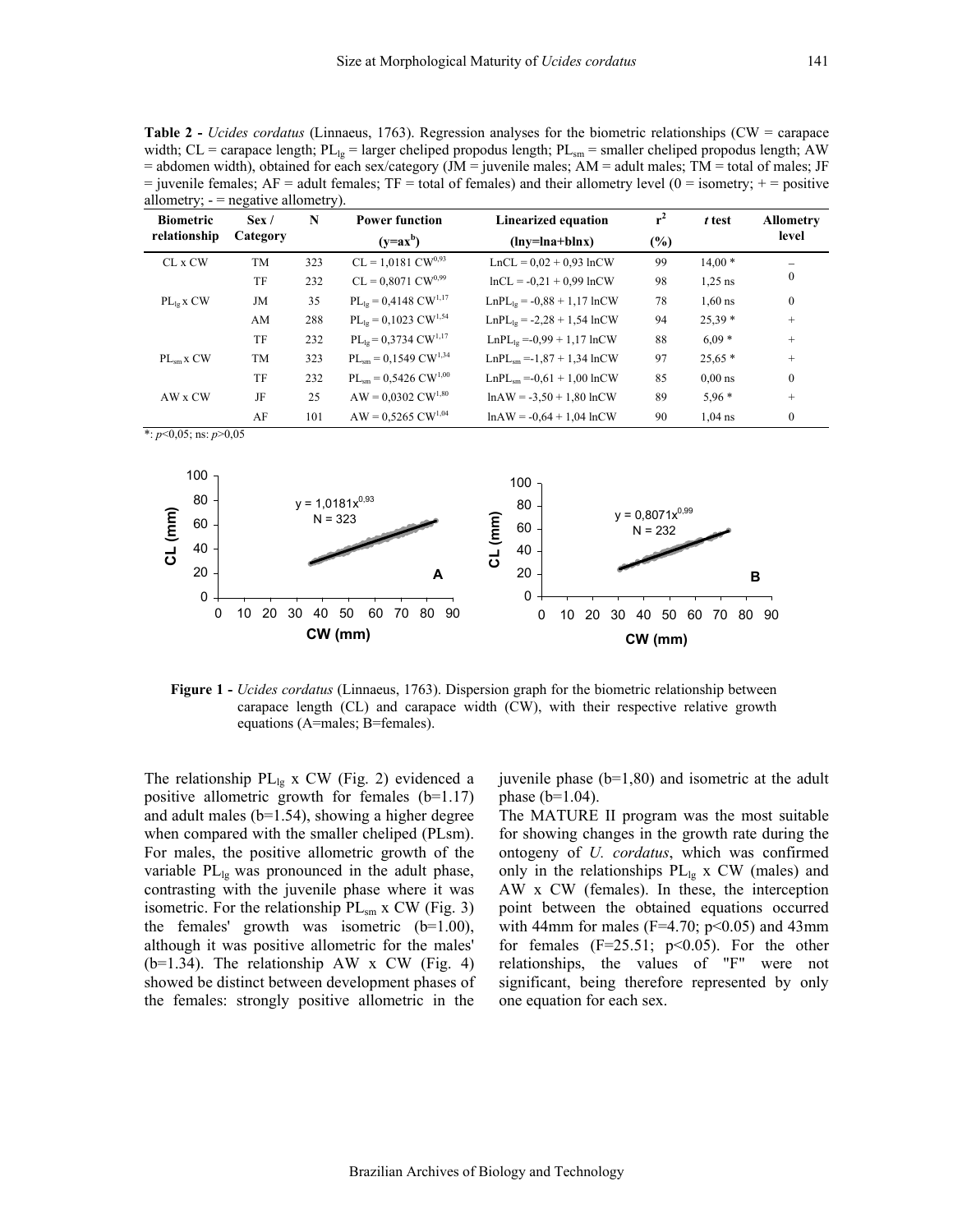

**Figure 2 -** *Ucides cordatus* (Linnaeus, 1763). Dispersion graph for the biometric relationship between larger cheliped propodus length (PLlg) and carapace width (CW), with their respective relative growth equations (A=males; B=females).



**Figure 3 -** *Ucides cordatus* (Linnaeus, 1763). Dispersion graph for the biometric relationship between smaller cheliped propodus length  $(PL_{sm})$  and carapace width  $(CW)$ , with their respective relative growth equations (A=males; B=females).



**Figure 4 -** *Ucides cordatus* (Linnaeus, 1763). Dispersion graph for the biometric relationship between abdomen width (AW) and carapace width (CW) for females, with their respective relative growth equations.

#### **DISCUSSION**

A differentiated growth pattern between the two sexes, presented by the carapace length and the cheliped propodus variables, indicated that its relationship with the carapace width denoted sexual dimorphism for *U. cordatus.* According to Hartnoll (1974), the growth pattern variation seemed to be adaptive, resulting in beneficial changes for the organism. The relationship CL x CW was of a negative allometry for males and isometric for females, indicating that, having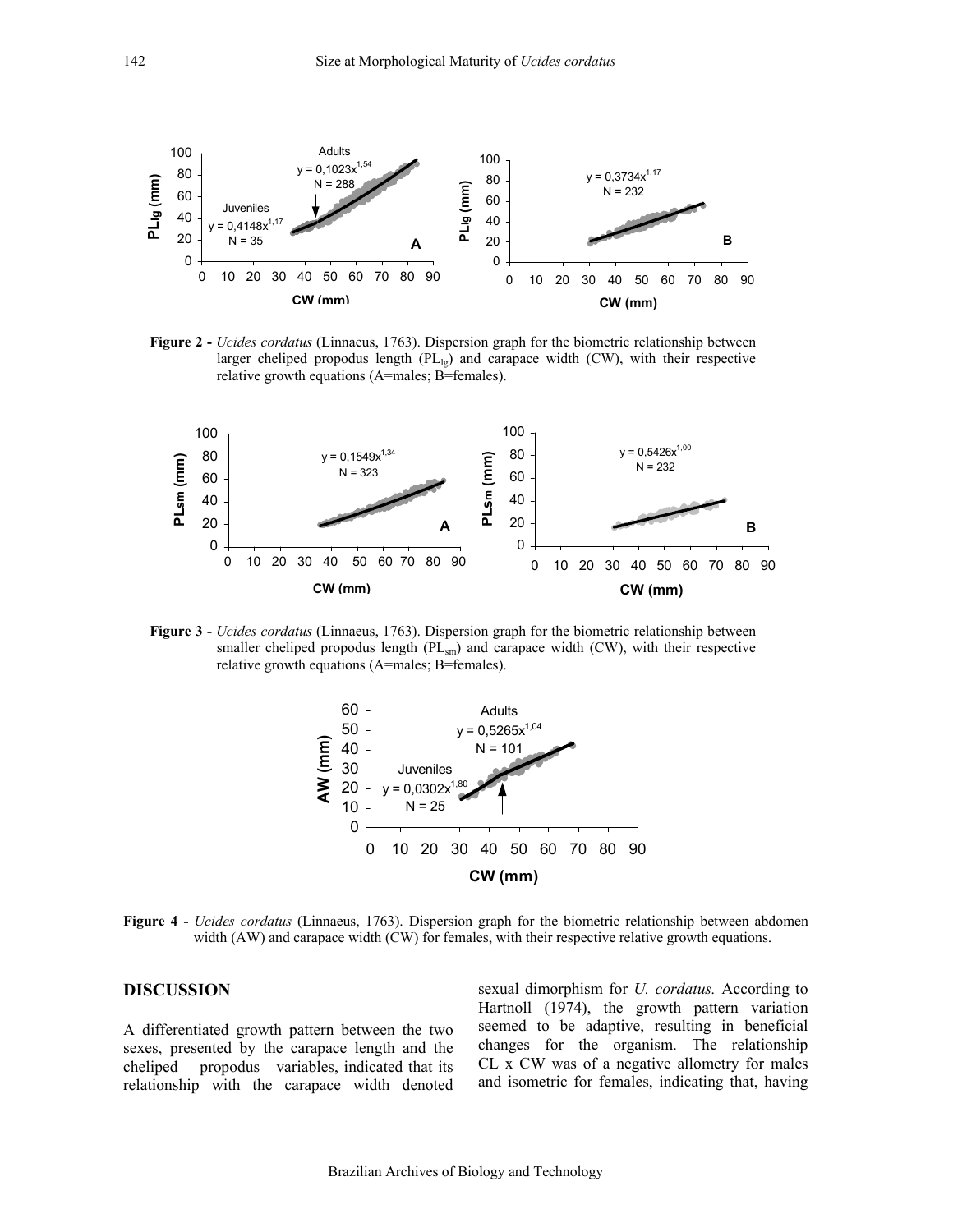both the same size (CW), the internal volume was smaller in males. This pattern would be a consequence of production and differential stocks of gametes in each sex, which was known to be larger in females as already proved in other Brachyura (Weber, 1994). The size of females was also pointed by Hines (1982) as the principal variable in the quantification of reproductive efficiency in crabs, confirming that a larger cephalothoracic volume characterized reproductive optimization.

Alcântara-Filho (1978), Castro (1986) and Branco (1993) also studied the relationship CL x CW for *U. cordatus*; the former two verified a larger size for males (although using CL as independent variable), while the latter obtained larger sizes for females. Despite this, the authors did not use the function power in the regression analyses nor did they test the allometry level. For these reasons, these authors' data could not be compared with the results obtained in this study.

The relationship  $PL_{sm}$  x CW did not show a difference in the growth rate during the ontogeny, despite evidencing sexual dimorphism for the species, with isometry for females and positive allometry for males. The heterochely, which consists of size difference, form and function of the chelipeds, results in a sexual dimorphism perceptible in the morphometry analyses (Hartnoll, 1982). This is proved mainly by the study on the growth rate of the chelar propodus during the ontogeny in a comparison of the allometry degree of this variable between the chelipeds of each sex. *U. cordatus* heterochely has been studied before by Santos and Mendes (1982), who verified that the chelipeds' laterality presented a similar probability, differing from most Brachyura's pattern where the right cheliped was usually bigger (Abby-Kalio and Warner, 1989).

In crabs the existence of distinct growth between the development phases was revealed by the analysis of the relationships  $PL_{lg}$  x CW (males) and AW x CW (females). Males showed a more pronounced growth of the larger cheliped in the adult phase, while females, whose abdominal width showed a higher growth rate, in the juvenile phase (Hartnoll, 1974, 1978, 1982). *U. cordatus* fitted this pattern although the relationship  $PL_{1g}$  x CW could not always be used to distinguish young males from adult ones. This was verified for different Portunidae species such as the *Ovalipes catharus* by Davidson and Marsden (1987), *Charybdis natator* by Sumpton (1980), *Necora*  *puber* by González-Guirriarán and Freire (1994), *Liocarcinus depurator* by Muiño *et al*. (1999) and for the Grapsidae *Pachygrapsus transversus* by Flores and Negreiros-Fransozo (1999).

The Portunidae's chelipeds did not show high allometry rates of the larger cheliped. This was probably because their species had a capacity to swim short distances (Davidson and Marsden, 1987; Abelló, et al., 1990), although this type of motility could be harmed in the event of a high allometry degree on their somites. Such a feature would explain the inequality in the growth pattern of the larger cheliped among juveniles and adults. For *U. cordatus* males, the relationship  $PL_{lg}$  x CW showed isometry in young males and positive allometry in adults, with a smaller allometry level in females. This resulted in larger chelipeds on males, which had been attributed to reproductive, territorial and combat behavior (Hartnoll, 1974, 1982).

The relationship AW x CW evidenced a difference in growth pattern among young females (positive allometry) and adults (isometry). The growth rate reduction in adult phase allowed the adequate abdominal proportion for protection to the incubated eggs in pleopods, which avoided a reproductive efficiency reduction and difficulty in locomotion (Hartnoll, 1982). Similar size verified in *U. cordatus* males' and females' morphologic maturity was certainly related to its semiterrestrial behaviour features with up to a five-hour-mating, which occurred with both partners during intermoult (Hartnoll, 1969). On the other hand, male aquatic Brachyura at maturity was bigger than the female, which favored the formation of couples with males having advantage on females at mating time in post-moult (Jivoff, 1997). In this case, bigger males could provide a female with further protection, as pointed out for *Arenaeus cribrarius* by Pinheiro and Fransozo (1998, 1999). In Southern and South-eastern Brazil, the capture and commercialization of *U. cordatus* has been legalized by Ibama regulation 122/2001, a result of a participatory management process coordinated by Cepsul/Ibama. It basically establishes: (1) a minimum capture size of 60mm for carapace width; (2) a three-month protection (October  $1<sup>st</sup>$  to December  $20<sup>th</sup>$  during the females' gonadal mating/maturation period; (3) prohibition of any kind of trap for capture; and (4) prohibition of the capture of ovigerous females at any time of the year. The adoption of a minimum size for capture in the legislation intends to protect the population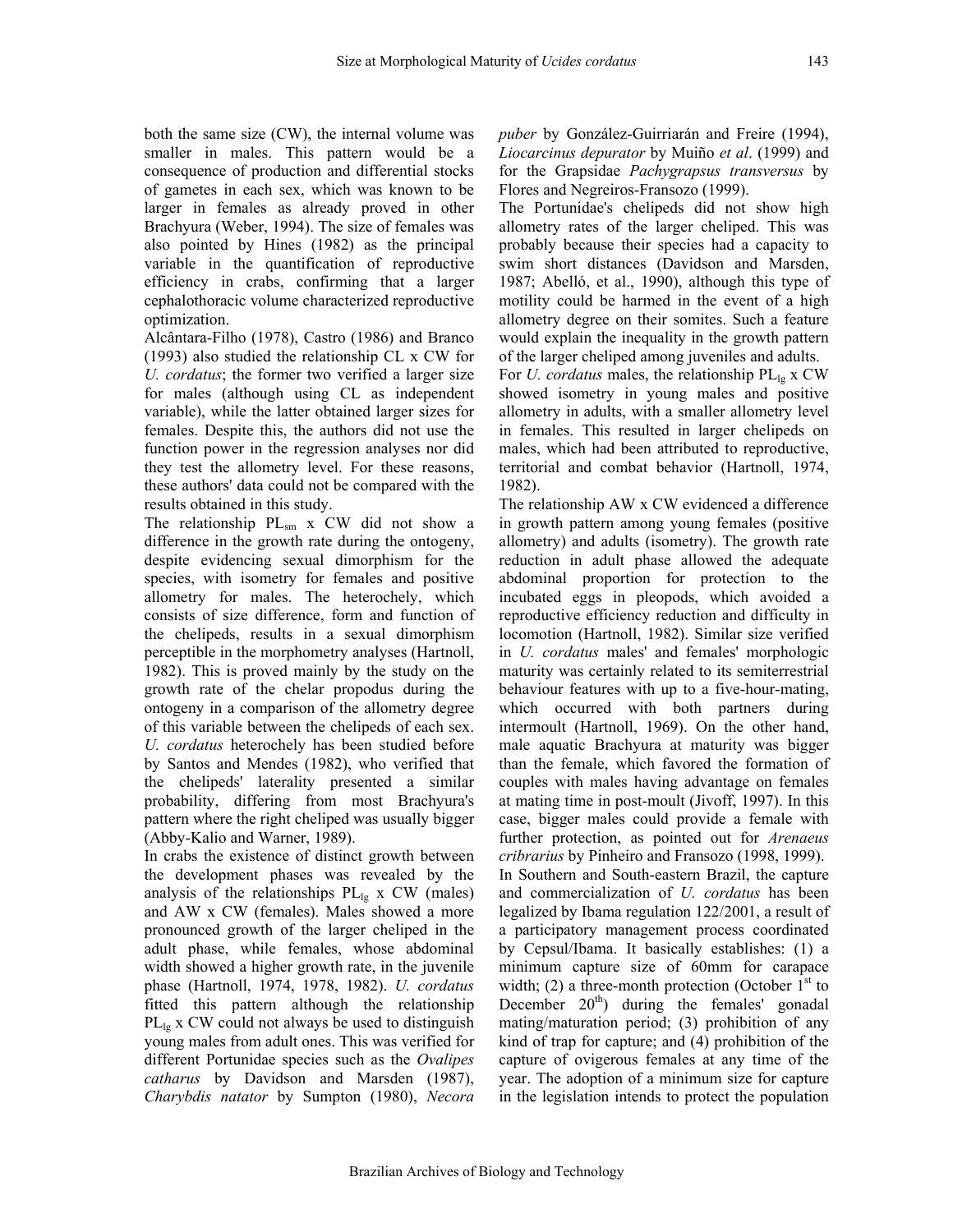stock of the species, providing the individuals with the opportunity for reproduction at least once before being available for fishing (Bowen, 1971). As the sizes obtained for this study were below those established by the regional regulation, its purpose was valid as a conservational instrument for the fishing ground to which it was meant for.

# **ACKNOWLEDGEMENTS**

We express special gratitude to Odair for his help during the catch. This research was supported by CAPES.

#### **RESUMO**

Análises de crescimento relativo foram realizadas para exemplares de *Ucides cordatus*, coletados mensalmente durante um ano na Baía das Laranjeiras, sul do Brasil. O comprimento da carapaça, o comprimento do própodo dos quelípodos e a largura do abdome tiveram suas medidas relacionadas à largura da carapaça, para verificar o dimorfismo sexual e o tamanho na maturidade morfológica. O comprimento da carapaça e do própodo dos quelípodos maior e menor apresentaram padrões de crescimento diferenciados entre os sexos, indicando serem caracteres sexuais secundários para a espécie. O programa MATURE II indicou os tamanhos de 44 e 43mm de largura de carapaça para a maturidade sexual morfológica de machos e fêmeas, respectivamente.

## **REFERENCES**

- Abby-Kalio, N. J. and Warner, G. F. (1989), Heterochely and handedness in the shore crab *Carcinus maenas* (L.) (Crustacea: Brachyura). *Zool. J. Linn. Soc*., **96**, 19-26.
- Abelló, P.; Pertierra J. P. and Reid D. G. (1990), Sexual size dimorphism, relative growth and handedness in *Liocarcinus depurator* and *Macropipus tuberculatus* (Brachyura, Portunidae). *Scient. Mar*., **54**, 195-202.
- Alcântara-Filho, P. (1978), Contribuição ao estudo da biologia e ecologia do caranguejo-uçá *Ucides cordatus cordatus* (LINNAEUS, 1763) (CRUSTACEA, DECAPODA, BRACHYURA), no manguezal do Rio Ceará (Brasil). *Arq. Ciên. Mar*, **18**, 1-41.
- Bowen, B. K. (1971), Management of the Western Rock Lobster (*Panulirus longipes cygnus*, George). *Proc. Indo-Pacific Fish. Coun*., **14**, 139-154.
- Branco, J. O. (1993), Aspectos bioecológicos do caranguejo *Ucides cordatus* (Linnaeus, 1763) (Crustacea, Decapoda) do manguezal do Itacorubi, Santa Catarina, BR. *Arq. Biol. Tecnol*., **36**, 133-148.
- Castro, A. C. L. (1986), Aspectos bio-ecológicos do caranguejo-uçá, *Ucides cordatus cordatus* (LINNAEUS, 1763), no estuário do Rio dos Cachorros e Estreito do Coqueiro, São Luís - MA. *Bol. Lab. Hidrob*. São Luís, **7**, 7-26.
- Comeau, M. and Conan G. Y. (1992), Morphometry and gonad maturity of male snow crab, *Chionoecetes opilio*. *Can. J. Fish. Aquat. Sci*., **49**, 2460-2468.
- Conan, G. Y. and Comeau M. (1986), Functional maturity and terminal molt of male snow crab, *Chionoecetes opilio*. *Can. J. Fish. Aquat. Sci*., **43**, 1710-1719.
- Costa, R. S. (1979). Bioecologia do caranguejo-uçá, *Ucides cordatus* (Linnaeus, 1763) - Crustáceo, Decápode - no Nordeste Brasileiro. *Bol. Cear. Agron*., **20**, 1-74.
- Davidson, R. J. and Marsden I. D. (1987), Size relationships and relative growth of the New Zealand swimming crab *Ovalipes catharus* (White, 1843). *J. Crust. Biol*., **7**, 308-317.
- Fausto-Filho, J. (1968), Crustáceos decápodos de valor comercial ou utilizados como alimento no nordeste brasileiro. *Biol. Soc. Cear. Agron*., **9**, 27-28.
- Flores, A. and Negreiros-Fransozo M. L. (1999), Allometry of the secondary sexual characters of the shore crab *Pachygrapsus transversus* (Gibbes, 1850) (Brachyura, Grapsidae). *Crustaceana*, **72**: 1051-1066.
- González-Gurriarán, E. and Freire J. (1994), Sexual maturity in the velvet swimming crab *Necora puber* (Brachyura, Portunidae): morphometric and reproductive analyses. *ICES J. mar. Sci*., **51**, 133-145.
- Haefner Jr., P. A. (1990), Morphometry and size at maturity of *Callinectes ornatus* (Brachyura, Portunidae) in Bermuda. *Bull. Mar. Sci*., **46**, 274-286.
- Hartnoll, R. G. (1969), Mating in Brachyura. *Crustaceana*, **16**, 161-181.
- Hartnoll, R. G. (1974), Variation in growth pattern between some secondary sexual charaters in crabs (Decapoda, Brachyura). *Crustaceana*, **27**, 131-136.
- Hartnoll, R. G. (1978), The determination of relative growth in Crustacea. *Crustaceana*, **34**, 281-293.
- Hartnoll, R. G. (1982), Growth. In *The Biology of Crustacea. Embriology*, *Morphology*, *and Genetics*, ed. L. G. Abele. New York, Academic Press, 2. pp. 111-196.
- Hines, A. H. (1982), Allometric constraints and variables of reproductive effort in brachyuran crabs. *Mar. Biol*., **69**, 09-320.
- Huxley, J. S. (1950), Relative growth and form transformation. *Proc. R. Soc. London*, **137**, 465-469.